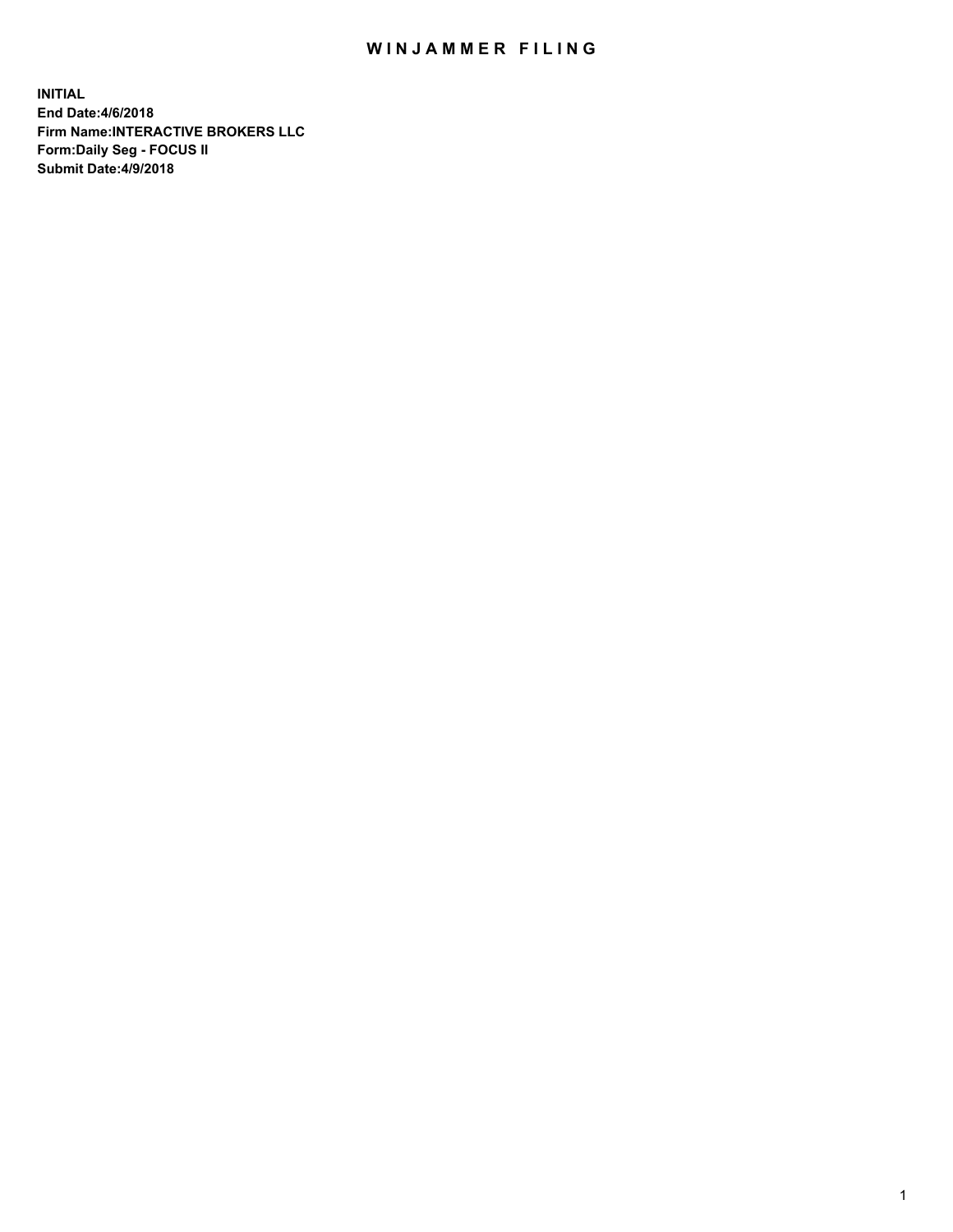## **INITIAL End Date:4/6/2018 Firm Name:INTERACTIVE BROKERS LLC Form:Daily Seg - FOCUS II Submit Date:4/9/2018 Daily Segregation - Cover Page**

| Name of Company<br><b>Contact Name</b><br><b>Contact Phone Number</b><br><b>Contact Email Address</b>                                                                                                                                                                                                                          | <b>INTERACTIVE BROKERS LLC</b><br>James Menicucci<br>203-618-8085<br>jmenicucci@interactivebrokers.c<br>om |
|--------------------------------------------------------------------------------------------------------------------------------------------------------------------------------------------------------------------------------------------------------------------------------------------------------------------------------|------------------------------------------------------------------------------------------------------------|
| FCM's Customer Segregated Funds Residual Interest Target (choose one):<br>a. Minimum dollar amount: ; or<br>b. Minimum percentage of customer segregated funds required:%; or<br>c. Dollar amount range between: and; or<br>d. Percentage range of customer segregated funds required between:% and%.                          | $\overline{\mathbf{0}}$<br>$\overline{\mathbf{0}}$<br>155,000,000 245,000,000<br>00                        |
| FCM's Customer Secured Amount Funds Residual Interest Target (choose one):<br>a. Minimum dollar amount: ; or<br>b. Minimum percentage of customer secured funds required:%; or<br>c. Dollar amount range between: and; or<br>d. Percentage range of customer secured funds required between: % and %.                          | $\overline{\mathbf{0}}$<br>0<br>80,000,000 120,000,000<br>00                                               |
| FCM's Cleared Swaps Customer Collateral Residual Interest Target (choose one):<br>a. Minimum dollar amount: ; or<br>b. Minimum percentage of cleared swaps customer collateral required:% ; or<br>c. Dollar amount range between: and; or<br>d. Percentage range of cleared swaps customer collateral required between:% and%. | $\overline{\mathbf{0}}$<br>$\underline{\mathbf{0}}$<br>0 <sub>0</sub><br>0 <sub>0</sub>                    |

Attach supporting documents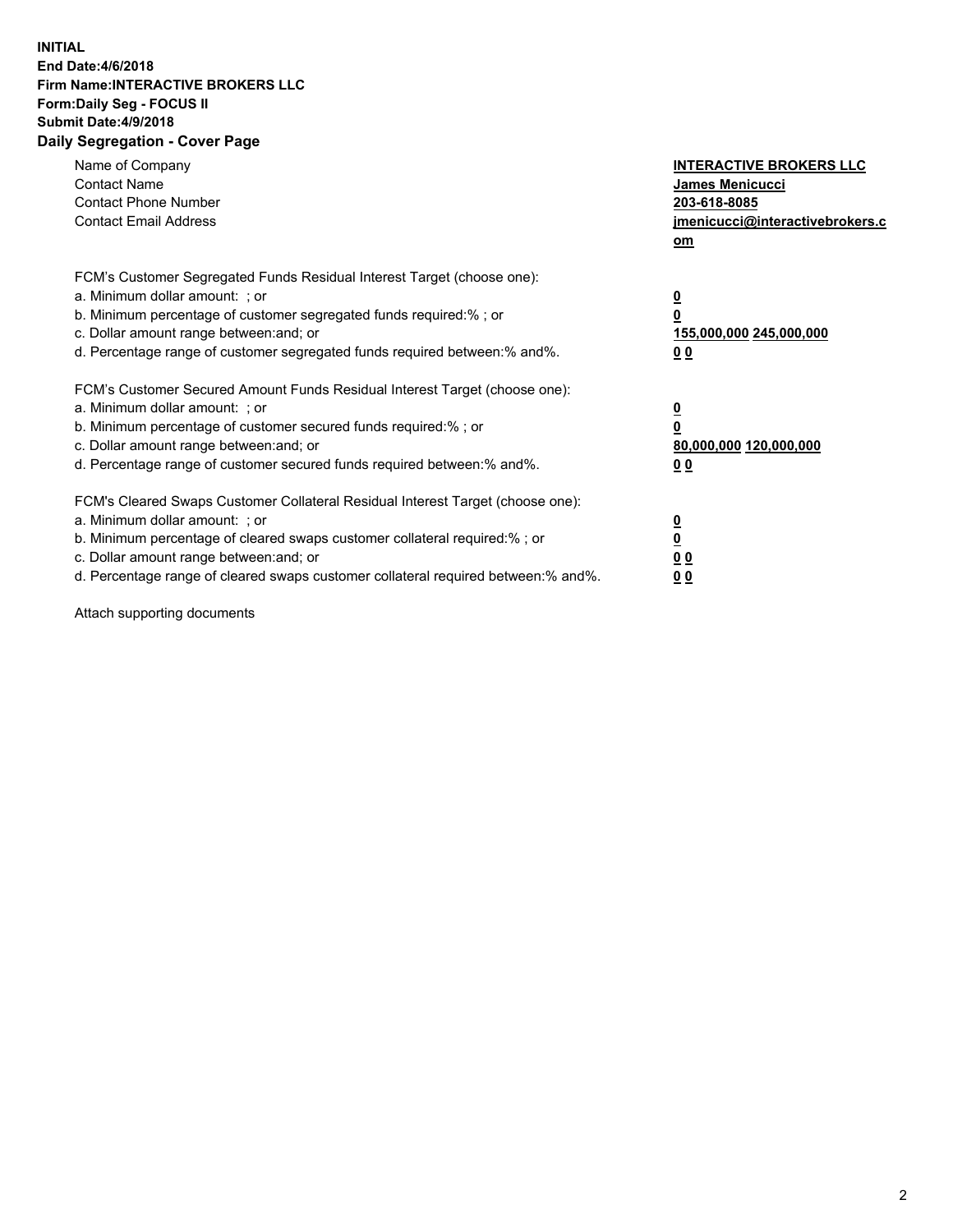## **INITIAL End Date:4/6/2018 Firm Name:INTERACTIVE BROKERS LLC Form:Daily Seg - FOCUS II Submit Date:4/9/2018 Daily Segregation - Secured Amounts**

|     | Foreign Futures and Foreign Options Secured Amounts                                         |                                                |
|-----|---------------------------------------------------------------------------------------------|------------------------------------------------|
|     | Amount required to be set aside pursuant to law, rule or regulation of a foreign            | $0$ [7305]                                     |
|     | government or a rule of a self-regulatory organization authorized thereunder                |                                                |
| 1.  | Net ledger balance - Foreign Futures and Foreign Option Trading - All Customers             |                                                |
|     | A. Cash                                                                                     | 452,772,896 [7315]                             |
|     | B. Securities (at market)                                                                   | $0$ [7317]                                     |
| 2.  | Net unrealized profit (loss) in open futures contracts traded on a foreign board of trade   | -15,813,344 [7325]                             |
| 3.  | Exchange traded options                                                                     |                                                |
|     | a. Market value of open option contracts purchased on a foreign board of trade              | 75,723 [7335]                                  |
|     | b. Market value of open contracts granted (sold) on a foreign board of trade                | -41,786 [7337]                                 |
| 4.  | Net equity (deficit) (add lines 1.2. and 3.)                                                | 436,993,489 [7345]                             |
| 5.  | Account liquidating to a deficit and account with a debit balances - gross amount           | 7,384 [7351]                                   |
|     | Less: amount offset by customer owned securities                                            | 0 [7352] 7,384 [7354]                          |
| 6.  | Amount required to be set aside as the secured amount - Net Liquidating Equity              | 437,000,873 [7355]                             |
|     | Method (add lines 4 and 5)                                                                  |                                                |
| 7.  | Greater of amount required to be set aside pursuant to foreign jurisdiction (above) or line | 437,000,873 [7360]                             |
|     |                                                                                             |                                                |
|     | 6.                                                                                          |                                                |
|     | FUNDS DEPOSITED IN SEPARATE REGULATION 30.7 ACCOUNTS                                        |                                                |
| 1.  | Cash in banks                                                                               |                                                |
|     | A. Banks located in the United States                                                       | 102,484,202 [7500]                             |
|     | B. Other banks qualified under Regulation 30.7                                              | 0 [7520] 102,484,202 [7530]                    |
| 2.  | Securities                                                                                  |                                                |
|     | A. In safekeeping with banks located in the United States                                   | 348,918,845 [7540]                             |
|     | B. In safekeeping with other banks qualified under Regulation 30.7                          | 0 [7560] 348,918,845 [7570]                    |
| 3.  | Equities with registered futures commission merchants                                       |                                                |
|     | A. Cash                                                                                     | $0$ [7580]                                     |
|     | <b>B.</b> Securities                                                                        | $0$ [7590]                                     |
|     | C. Unrealized gain (loss) on open futures contracts                                         | $0$ [7600]                                     |
|     | D. Value of long option contracts                                                           | $0$ [7610]                                     |
|     | E. Value of short option contracts                                                          | 0 [7615] 0 [7620]                              |
| 4.  | Amounts held by clearing organizations of foreign boards of trade                           |                                                |
|     | A. Cash                                                                                     | $0$ [7640]                                     |
|     | <b>B.</b> Securities                                                                        | $0$ [7650]                                     |
|     | C. Amount due to (from) clearing organization - daily variation                             | $0$ [7660]                                     |
|     | D. Value of long option contracts                                                           | $0$ [7670]                                     |
|     | E. Value of short option contracts                                                          | 0 [7675] 0 [7680]                              |
| 5.  | Amounts held by members of foreign boards of trade                                          |                                                |
|     | A. Cash                                                                                     | 119,380,627 [7700]                             |
|     | <b>B.</b> Securities                                                                        | $0$ [7710]                                     |
|     | C. Unrealized gain (loss) on open futures contracts                                         | -6,028,295 [7720]                              |
|     | D. Value of long option contracts                                                           | 75,723 [7730]                                  |
|     | E. Value of short option contracts                                                          | <mark>-41,786</mark> [7735] 113,386,269 [7740] |
| 6.  | Amounts with other depositories designated by a foreign board of trade                      | $0$ [7760]                                     |
| 7.  | Segregated funds on hand                                                                    | $0$ [7765]                                     |
| 8.  | Total funds in separate section 30.7 accounts                                               | 564,789,316 [7770]                             |
| 9.  | Excess (deficiency) Set Aside for Secured Amount (subtract line 7 Secured Statement         | 127,788,443 [7380]                             |
|     | Page 1 from Line 8)                                                                         |                                                |
| 10. | Management Target Amount for Excess funds in separate section 30.7 accounts                 | 80,000,000 [7780]                              |
| 11. | Excess (deficiency) funds in separate 30.7 accounts over (under) Management Target          | 47,788,443 [7785]                              |
|     |                                                                                             |                                                |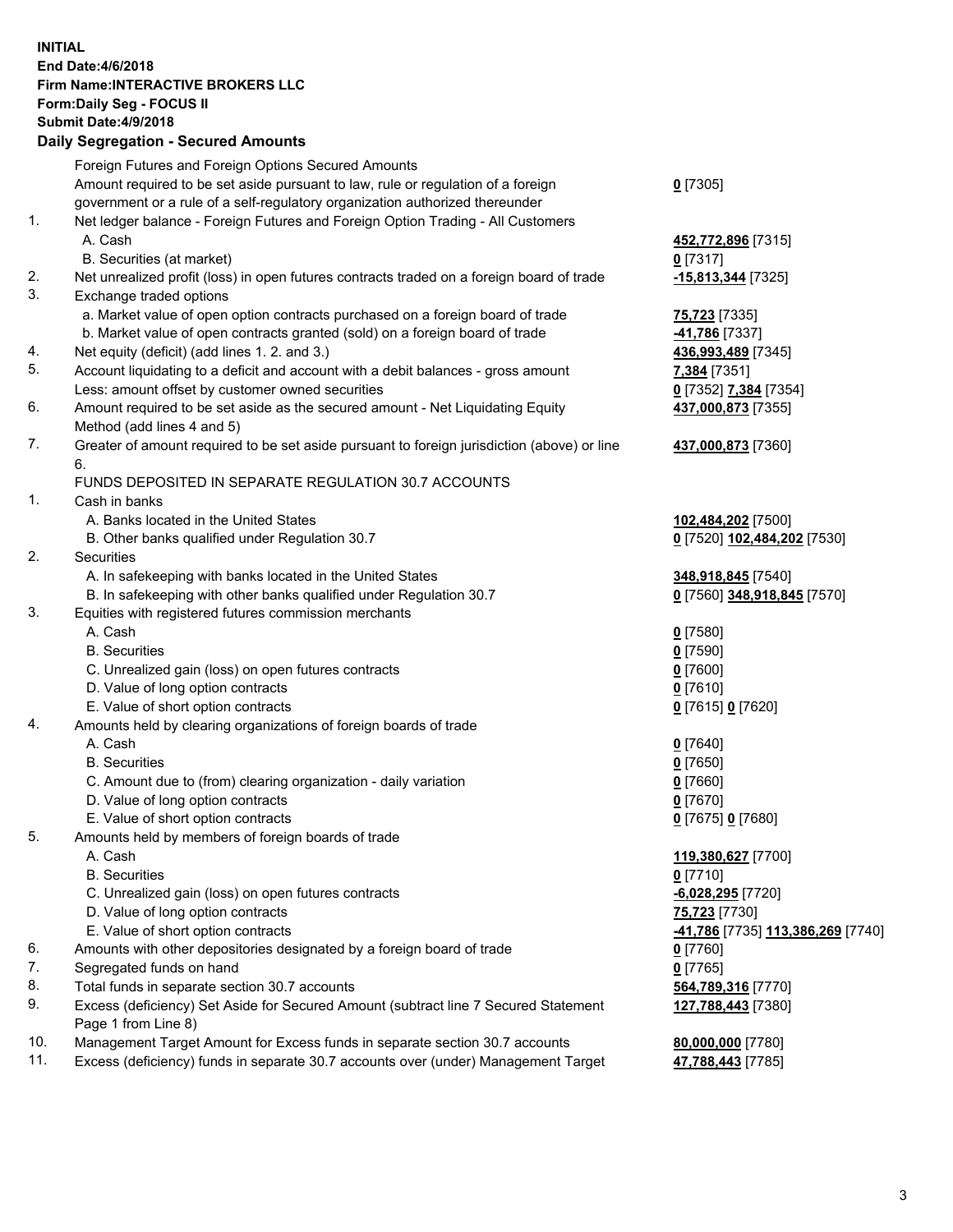**INITIAL End Date:4/6/2018 Firm Name:INTERACTIVE BROKERS LLC Form:Daily Seg - FOCUS II Submit Date:4/9/2018 Daily Segregation - Segregation Statement** SEGREGATION REQUIREMENTS(Section 4d(2) of the CEAct) 1. Net ledger balance A. Cash **4,134,392,047** [7010] B. Securities (at market) **0** [7020] 2. Net unrealized profit (loss) in open futures contracts traded on a contract market **57,034,893** [7030] 3. Exchange traded options A. Add market value of open option contracts purchased on a contract market **247,445,873** [7032] B. Deduct market value of open option contracts granted (sold) on a contract market **-286,771,413** [7033] 4. Net equity (deficit) (add lines 1, 2 and 3) **4,152,101,400** [7040] 5. Accounts liquidating to a deficit and accounts with debit balances - gross amount **300,936** [7045] Less: amount offset by customer securities **0** [7047] **300,936** [7050] 6. Amount required to be segregated (add lines 4 and 5) **4,152,402,336** [7060] FUNDS IN SEGREGATED ACCOUNTS 7. Deposited in segregated funds bank accounts A. Cash **434,471,113** [7070] B. Securities representing investments of customers' funds (at market) **2,821,539,630** [7080] C. Securities held for particular customers or option customers in lieu of cash (at market) **0** [7090] 8. Margins on deposit with derivatives clearing organizations of contract markets A. Cash **22,514,594** [7100] B. Securities representing investments of customers' funds (at market) **1,110,571,405** [7110] C. Securities held for particular customers or option customers in lieu of cash (at market) **0** [7120] 9. Net settlement from (to) derivatives clearing organizations of contract markets **-1,088,771** [7130] 10. Exchange traded options A. Value of open long option contracts **247,412,981** [7132] B. Value of open short option contracts **-286,738,212** [7133] 11. Net equities with other FCMs A. Net liquidating equity **0** [7140] B. Securities representing investments of customers' funds (at market) **0** [7160] C. Securities held for particular customers or option customers in lieu of cash (at market) **0** [7170] 12. Segregated funds on hand **0** [7150] 13. Total amount in segregation (add lines 7 through 12) **4,348,682,740** [7180] 14. Excess (deficiency) funds in segregation (subtract line 6 from line 13) **196,280,404** [7190] 15. Management Target Amount for Excess funds in segregation **155,000,000** [7194] **41,280,404** [7198]

16. Excess (deficiency) funds in segregation over (under) Management Target Amount Excess